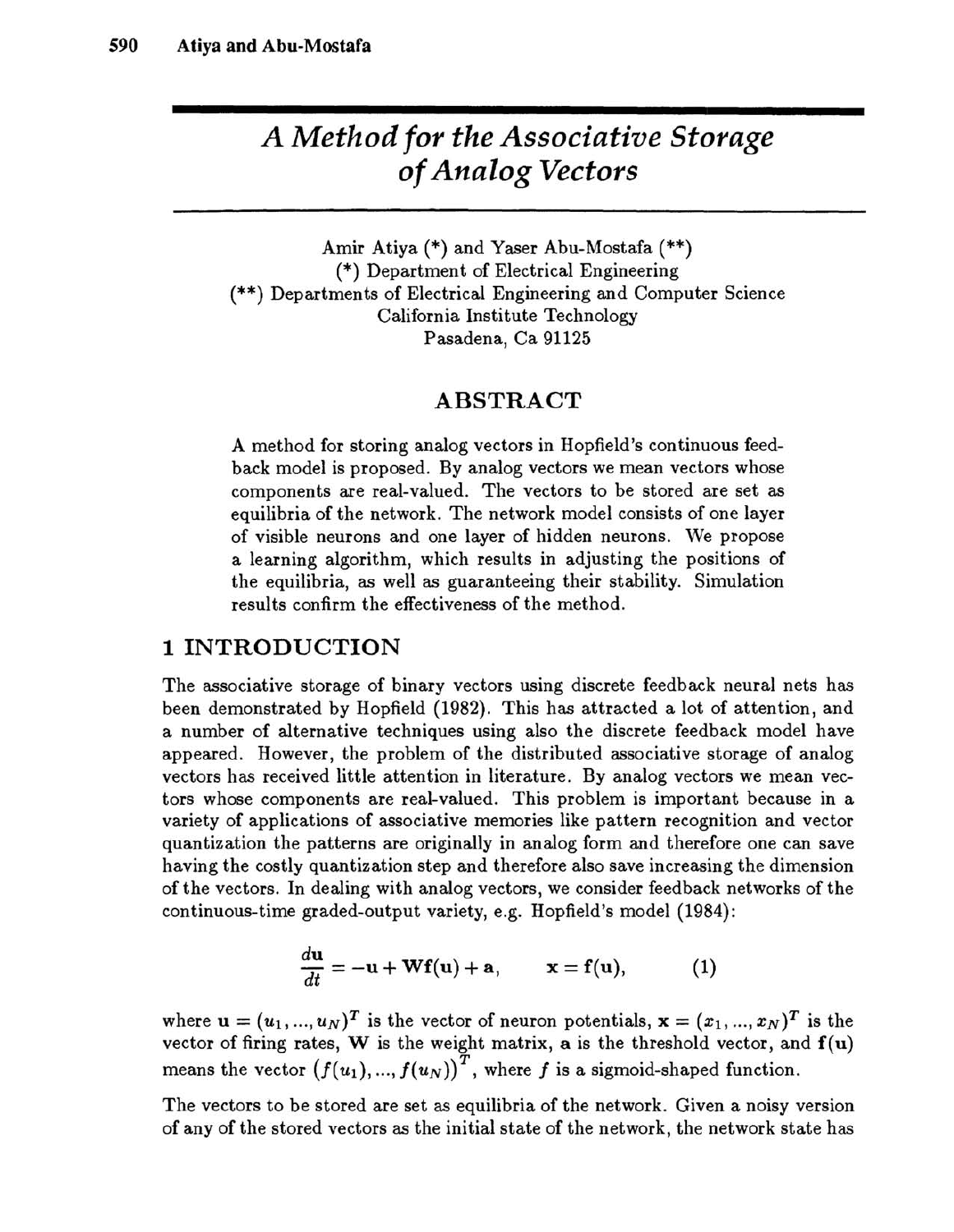to reach eventually the equilibrium state corresponding to the correct vector. An important requirement is that these equilibria be asymtotically stable, otherwise the attraction to the equilibria will not be guaranteed. Indeed, without enforcing this requirement, our numerical simulations show mostly unstable equilibria.

## 2 THE MODEL

It can be shown that there are strong limitations on the set of memory vectors which can be stored using Hopfield's continuous model (Atiya and Abu-Mostafa 1990). To relieve these limitations, we use an architecture consisting of both visible and hidden units. The outputs of the visible units correspond to the components of the stored vector. Our proposed architecture will be close to the continuous version of the BAM (Kosko 1988). The model consists of one layer of visible units and another layer of hidden units (see Figure 1). The output of each layer is fed as an input to the other layer. No connections exist within each of the layers. Let y and x be the output vectors of the hidden layer and the visible layer respectively. Then, in our model,

$$
\frac{d\mathbf{u}}{dt} = -\mathbf{u} + \mathbf{Wf}(\mathbf{z}) + \mathbf{a} \equiv \mathbf{e}, \qquad \mathbf{y} = \mathbf{f}(\mathbf{u}) \tag{2a}
$$
\n
$$
\frac{d\mathbf{z}}{dt} = -\mathbf{z} + \mathbf{Vf}(\mathbf{u}) + \mathbf{b} \equiv \mathbf{h}, \qquad \mathbf{x} = \mathbf{f}(\mathbf{z}) \tag{2b}
$$

where  $\mathbf{W} = [w_{ij}]$  and  $\mathbf{V} = [v_{ij}]$  are the weight matrices, a and b are the threshold vectors, and  $f$  is a sigmoid function (monotonically increasing) in the range from -1 to 1, for example

$$
f(u)=\tanh(u).
$$



Figure 1: The model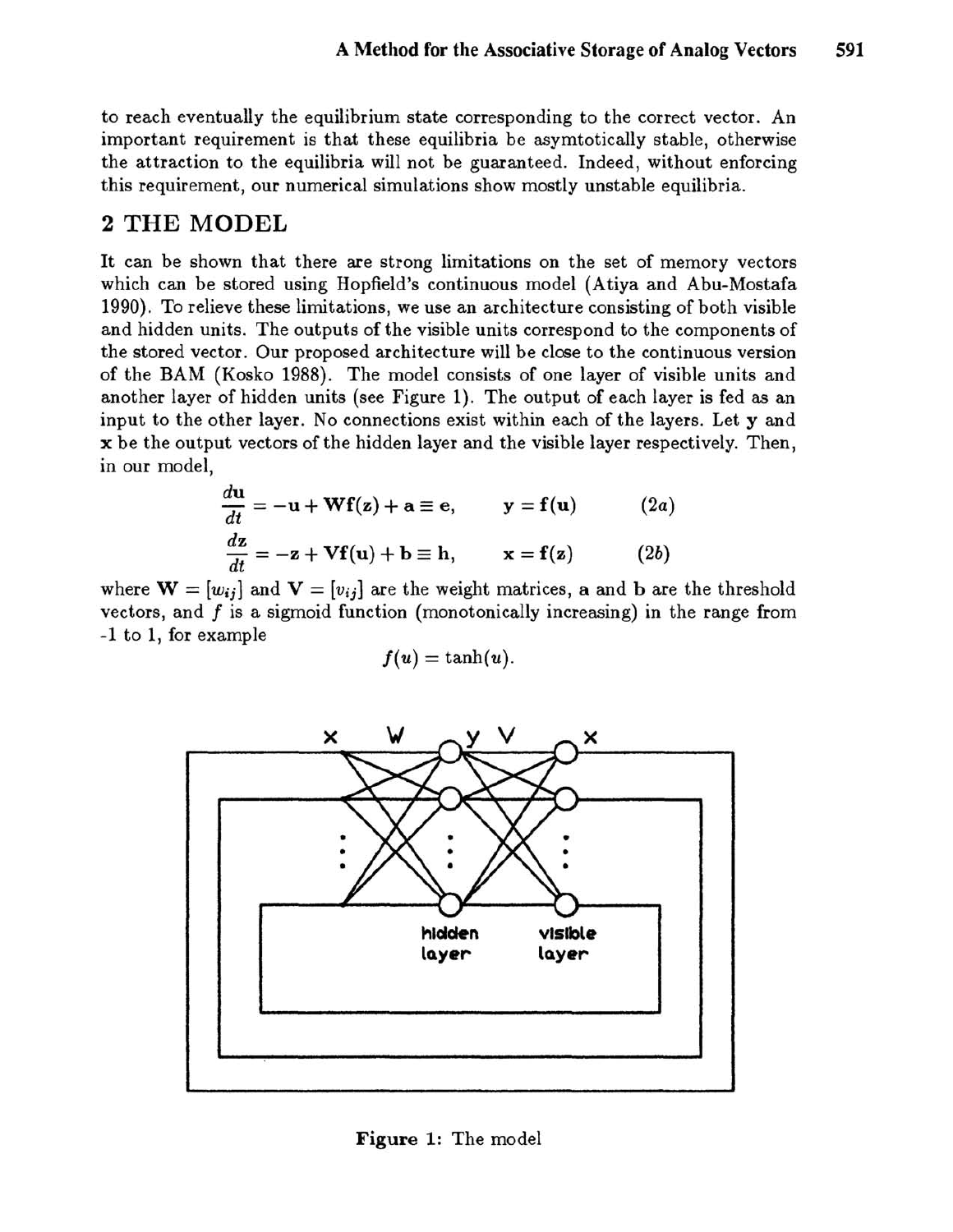As we mentioned before, for a basin of attraction to exist around a given memory vector, the corresponding equilibrium has to be asymtotically stable. For the proposed architecture a condition for stability is given by the following theorem.

**Theorem:** An equilibrium point  $(\mathbf{u}^*, \mathbf{z}^*)$  satisfying

$$
f'^{1/2}(u_i^*)\sum_j |w_{ij}|f'^{1/2}(z_j^*)<1\tag{3a}
$$

$$
f'^{1/2}(z_i^*)\sum_j |v_{ij}|f'^{1/2}(u_j^*)<1\tag{3b}
$$

for all  $i$  is asymptotically stable.

**Proof:** We linearize  $(2a)$ ,  $(2b)$  around the equilibrium. We get

$$
\frac{d\mathbf{q}}{du} = \mathbf{J}\mathbf{q},
$$

where

$$
q_i = \begin{cases} u_i - u_i^*, & \text{if } i = 1, ..., N_1 \\ z_{i-N_1} - z_{i-N_1}^*, & \text{if } i = N_1 + 1, ..., N_1 + N_2, \end{cases}
$$

 $N_1$  and  $N_2$  are the number of units in the hidden layer and the visible layer respectively, and J is the Jacobian matrix, given by

$$
\mathbf{J} = \begin{pmatrix} \frac{\partial e_1}{\partial u_1} & \cdots & \frac{\partial e_1}{\partial u_{N_1}} & \frac{\partial e_1}{\partial z_1} & \cdots & \frac{\partial e_1}{\partial z_{N_2}} \\ \vdots & \vdots & \vdots & \vdots & \vdots \\ \frac{\partial e_{N_1}}{\partial u_1} & \cdots & \frac{\partial e_{N_1}}{\partial u_{N_1}} & \frac{\partial e_{N_1}}{\partial z_1} & \cdots & \frac{\partial e_{N_1}}{\partial z_{N_2}} \\ \frac{\partial h_1}{\partial u_1} & \cdots & \frac{\partial h_1}{\partial u_{N_1}} & \frac{\partial h_1}{\partial z_1} & \cdots & \frac{\partial h_1}{\partial z_{N_2}} \\ \vdots & \vdots & \vdots & \vdots & \vdots \\ \frac{\partial h_{N_2}}{\partial u_1} & \cdots & \frac{\partial h_{N_2}}{\partial u_{N_1}} & \frac{\partial h_{N_2}}{\partial z_1} & \cdots & \frac{\partial h_{N_2}}{\partial z_{N_2}} \end{pmatrix},
$$

the partial derivatives evaluated at the equilibrium point. Let  $\Lambda_1$  and  $\Lambda_2$  be respectively the  $N_1 \times N_1$  and  $N_2 \times N_2$  diagonal matrices with the *i*<sup>th</sup> diagonal element being respectively  $f'(u_i^*)$  and  $f'(z_i^*)$ . Furthermore, let

$$
\Lambda = \begin{pmatrix} \Lambda_1 & 0 \\ 0 & \Lambda_2 \end{pmatrix}.
$$

The Jacobian is evaluated as

$$
\mathbf{J} = \begin{pmatrix} -\mathbf{I}_{N_1} & \mathbf{W}\mathbf{\Lambda}_2 \\ \mathbf{V}\mathbf{\Lambda}_1 & -\mathbf{I}_{N_2} \end{pmatrix}
$$

where  $I_L$  means the  $L \times L$  identity matrix. Let

$$
\mathbf{A} = \begin{pmatrix} -\mathbf{\Lambda}_1^{-1} & \mathbf{W} \\ \mathbf{V} & -\mathbf{\Lambda}_2^{-1} \end{pmatrix}.
$$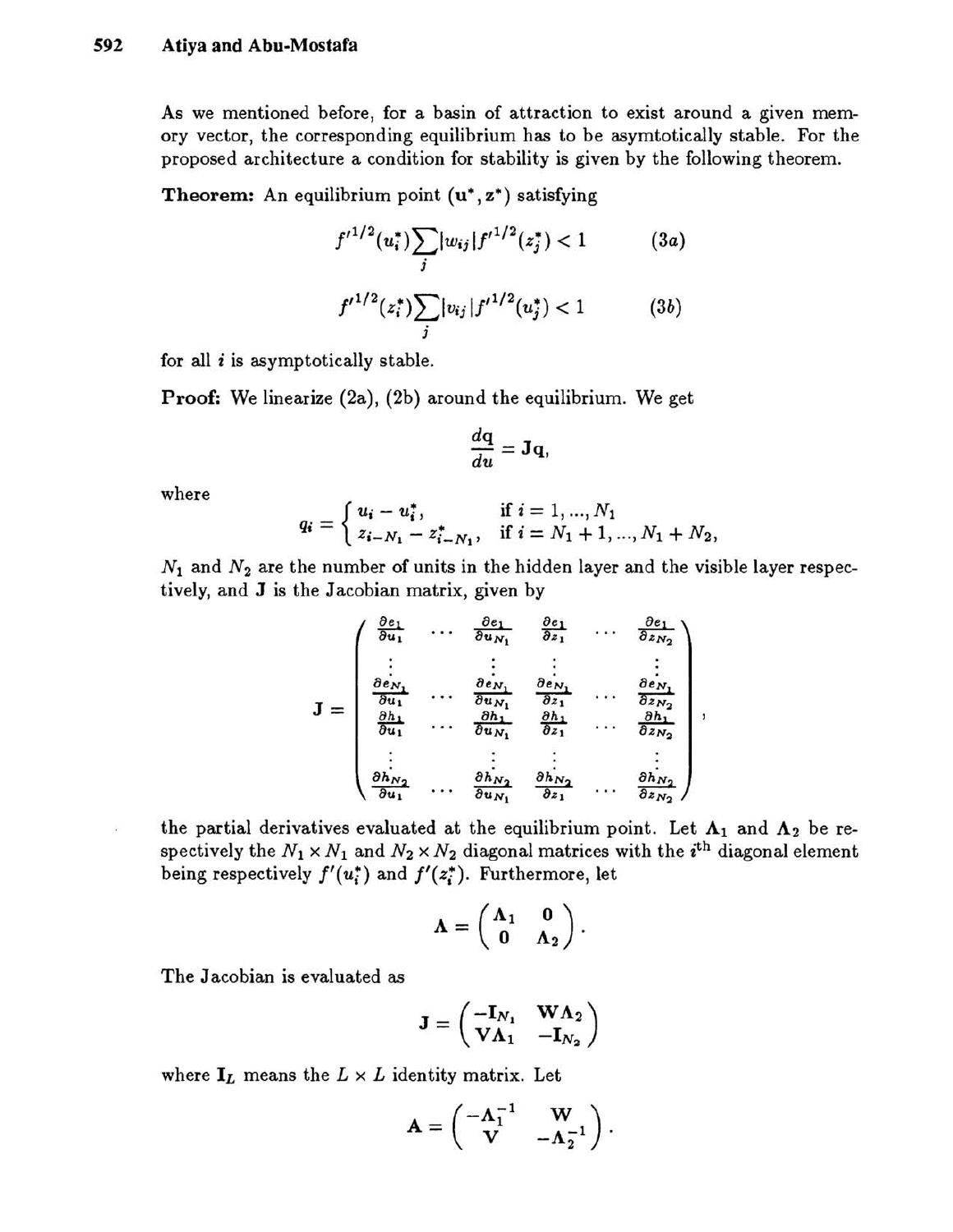Then,

$$
\mathbf{J}=\mathbf{A}\Lambda.
$$

Eigenvalues of AA are identical to the eigenvalues of  $\Lambda^{1/2} A \Lambda^{1/2}$  because if  $\lambda$  is an eigenvalue of  $A\Lambda$  corresponding to eigenvector v, then

$$
\mathbf{A}\mathbf{\Lambda}\mathbf{v}=\lambda\mathbf{v},
$$

and hence

$$
(\mathbf{\Lambda}^{1/2}\mathbf{A}\mathbf{\Lambda}^{1/2})(\mathbf{\Lambda}^{1/2}\mathbf{v})=\lambda(\mathbf{\Lambda}^{1/2}\mathbf{v}).
$$

Now, we have

$$
\Lambda^{1/2} A \Lambda^{1/2} = \begin{pmatrix} -\mathbf{I}_{N_1} & \Lambda_1^{1/2} W \Lambda_2^{1/2} \\ \Lambda_2^{1/2} V \Lambda_1^{1/2} & -\mathbf{I}_{N_2} \end{pmatrix}.
$$

By Gershgorin's Theorem (Franklin 1968), an eigenvalue of J has to satisfy at least one of the inequalities:

$$
|\lambda + 1| \le f'^{1/2}(u_i^*) \sum_j |w_{ij}| f'^{1/2}(z_j^*) \qquad i = 1, ..., N_1
$$
  

$$
|\lambda + 1| \le f'^{1/2}(z_i^*) \sum_j |v_{ij}| f'^{1/2}(u_j^*) \qquad i = 1, ..., N_2.
$$

It follows that under conditions  $(3a)$ ,  $(3b)$  that the eigenvalues of J will have negative real parts, and hence the equilibrium of the original system  $(2a)$ ,  $(2b)$  will be asymptotically stable.

Thus, if the hidden unit values are driven far enough into the saturation region (i.e. with values close to 1 or -1), then the corresponding equilibrium will be stable because then,  $f'(u_i^*)$  will be very small, causing Inequalities (3) to be satisfied. Although there is nothing to rule out the existence of spurious equilibria and limit cycles, if they occur then they would be far away from the memory vectors because each memory vector has a basin of attraction around it. In our simulations we have never encountered limit cycles.

## 3 TRAINING ALGORITHM

Let  $x^m$ ,  $m = 1, ..., M$  be the vectors to be stored. Each  $x^m$  should correspond to the visible layer component of one of the asymptotically stable equilibria. We design the network such that the hidden layer component of the equilibrium corresponding to  $x^m$  is far into the saturation region. The target hidden layer component  $y^m$  can be taken as a vector of l's and -1 's, chosen arbitrarily for example by generating the components randomly. Then, the weights have to satisfy

$$
y_j^m = f\left(\sum_l w_{jl}x_l^m + a_j\right),
$$
  

$$
x_i^m = f\left[\sum_j v_{ij}f\left(\sum_l w_{jl}x_l^m + a_j\right) + b_i\right].
$$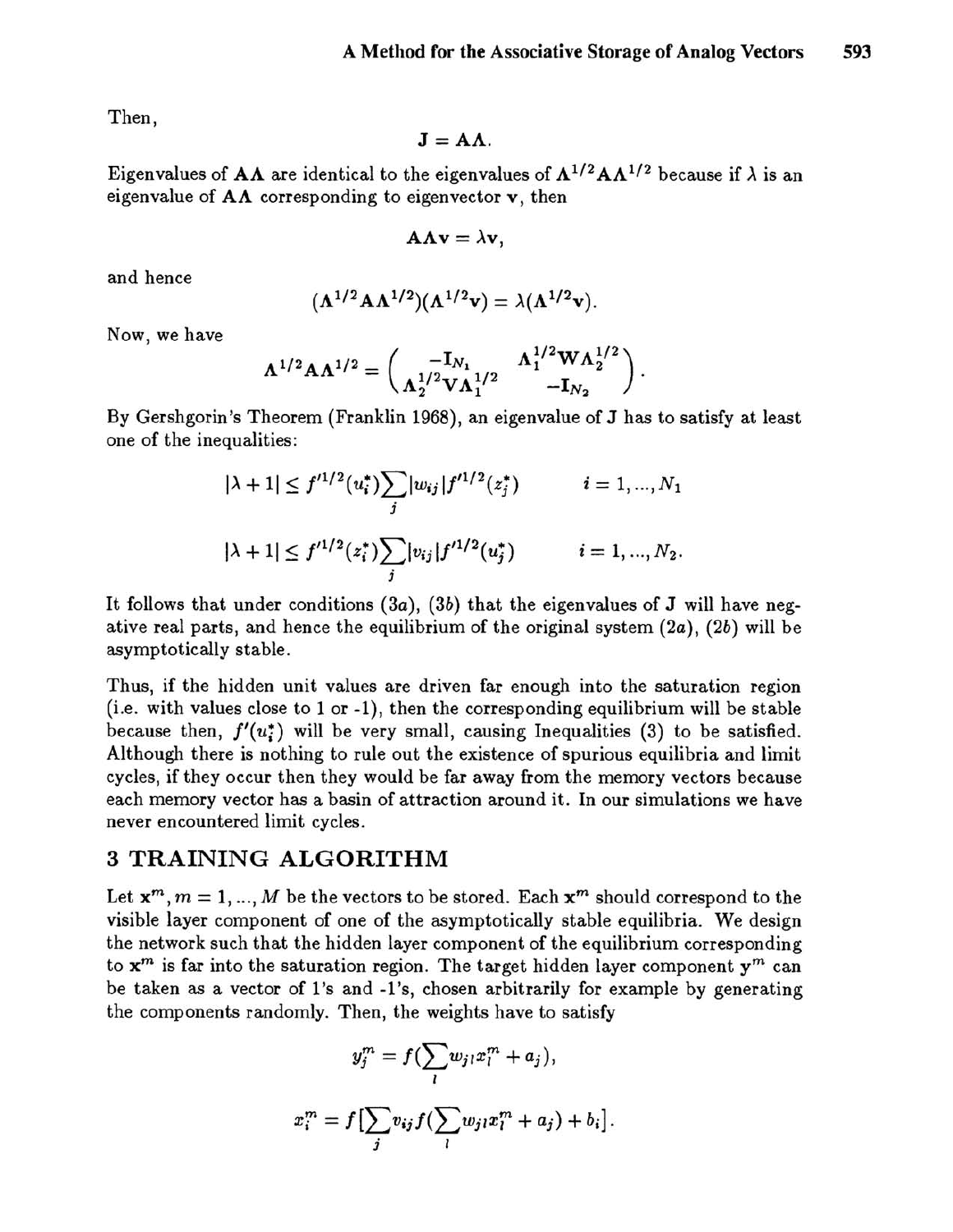Training is performed in two steps. In the first step we train the weights of the hidden layer. We use steepest descent on the error function

$$
E_1 = \sum_{m,j} ||y_j^m - f(\sum_l w_{jl} x_l^m + a_j)||^2.
$$

In the second step we train the weights of the visible layer, using steepest descent on the error function

$$
E_2 = \sum_{m,i} ||x_i^m - f[\sum_j v_{ij} f(\sum_l w_{jl} x_l^m + a_j) + b_i]||^2.
$$

We remark that in the first step convergence might be slow since the targets are 1 or -1. A way to have fast convergence is to stop if the outputs are within some constant (say 0.2) from the targets. Then we multiply the weights and the thresholds of the hidden layer by a big positive constant, so as to force the outputs of the hidden layer to be close to 1 or -1.

## 4 IMPLEMENTATION

We consider a network with 10 visible and 10 hidden units. The memory vectors are randomly generated (the components are from -0.8 to 0.8 rather than the full range to have a faster convergence). Five memory vectors are considered. After learning, the memory is tested by giving memory vectors plus noise (100 vectors for a given variance). Figure 2 shows the percentage correct recall in terms of the signal to noise ratio. Although we found that we could store up to 10 vectors, working close to the full capacity is not recommended, as the recall accuracy deteriorates.



Figure 2: Recall accuracy versus signal to noise ratio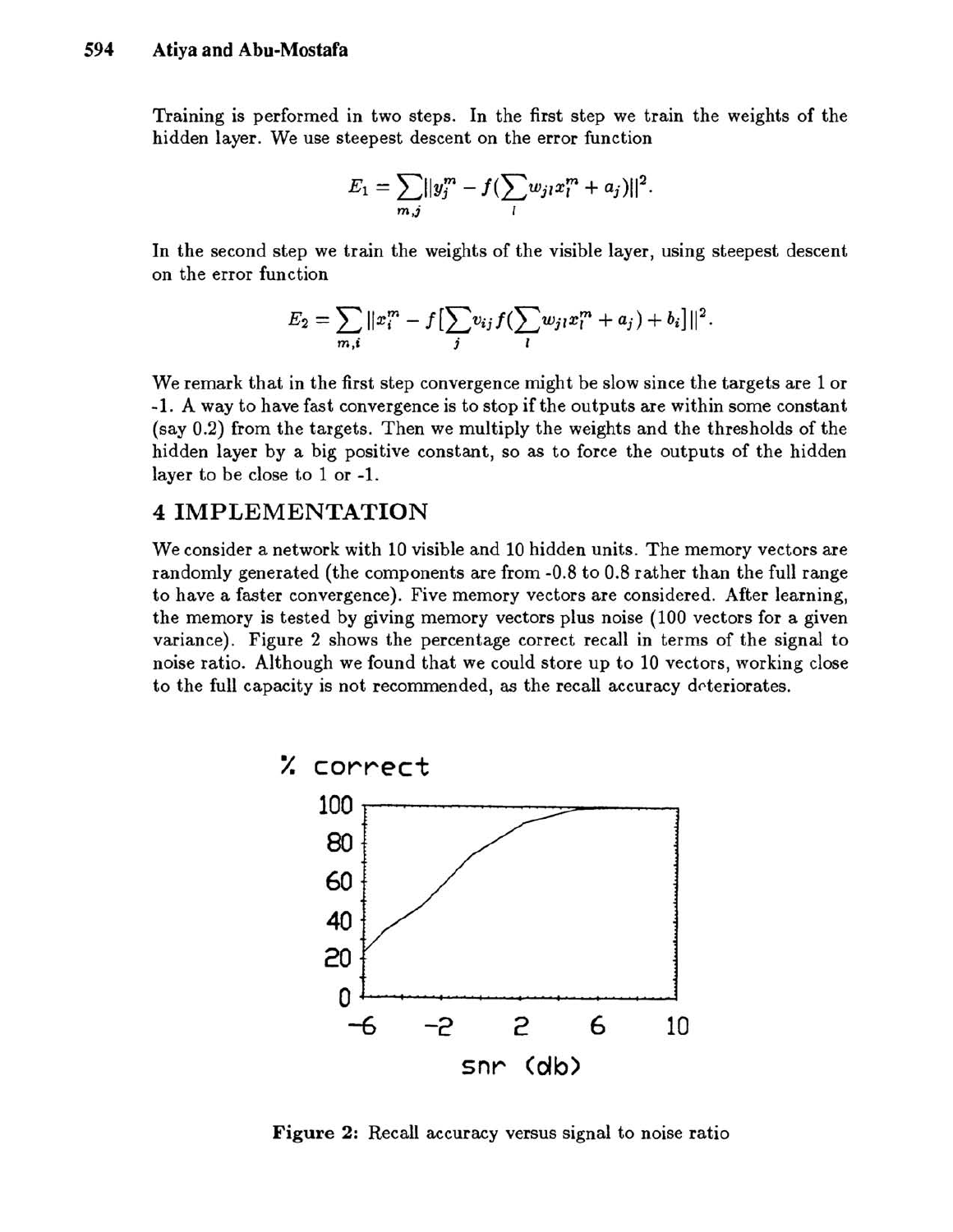### Acknowledgement

This work is supported by the Air Force Office of Scientific Research under grant AFO SR-88-0231.

## References

J. Hopfield (1982), "Neural networks and physical systems with emergent collective computational abilities", *Proc. Nat. Acad. Sci. USA,* vol. 79, pp. 2554-2558.

J. Hopfield (1984), "Neurons with graded response have collective computational properties like those of two state neurons", *Proc. Nat. Acad. Sci. USA,* vol. 81, p. 3088-3092.

A. Atiya and Y. Abu-Mostafa (1990), "An analog feedback associative memory", to be submitted.

B. Kosko (1988), "Bidirectional associative memories", *IEEE Trans. Syst. Man Cybern.,* vol. SMC-18, no. 1, pp. 49-60.

J. Franklin (1968) *Matrix Theory,* Prentice-Hall, Englewood Cliffs, New Jersey.